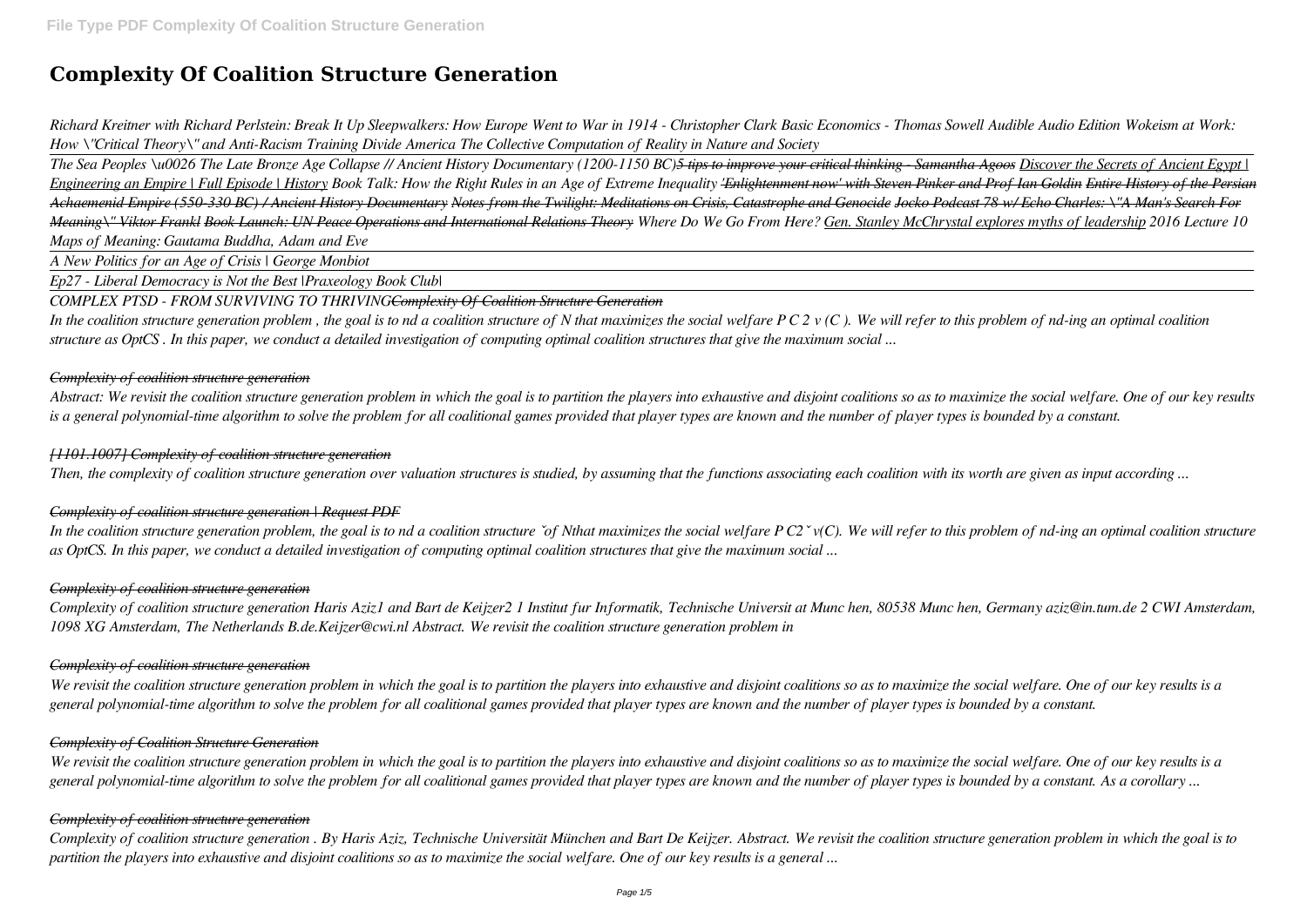## *Complexity of coalition structure generation - CORE*

*We revisit the coalition structure generation problem in which the goal is to partition the players into exhaustive and disjoint coalitions so as to maximize the social welfare. One of our key results is a general polynomial-time algorithm to solve the problem for all coalitional games provided that player types are known and the number of player types is bounded by a constant.*

## *Complexity of coalition structure generation - CORE*

*File Name: Complexity Of Coalition Structure Generation.pdf Size: 6063 KB Type: PDF, ePub, eBook Category: Book Uploaded: 2020 Nov 22, 01:08 Rating: 4.6/5 from 722 votes.*

## *Complexity Of Coalition Structure Generation ...*

*The coalition structure generation problem can then be modeled as: Maximize*  $\sum j = 1 \ 2 \ n \nu(C) \ \mathbb{Z} \times j$  subject to  $\sum j = 1 \ 2 \ n \ z \ i$ ,  $j \ \mathbb{Z} \times j = 1$  for  $i = 1, 2, ..., n \times j \in \{1, 0\}$  for  $j = 1, 2, ..., 2 \ n$  With this *formulation, it is possible to apply any integer programming solver.*

*We revisit the coalition structure generation problem in which the goal is to partition the players into exhaustive and disjoint coalitions so as to maximize the social welfare. One of our key results is a general polynomial-time algorithm to solve the problem for all coalitional games provided that player types are known and the number of player types is bounded by a constant.*

## *CiteSeerX — Complexity of coalition structure generation*

*Complexity of coalition structure generation Item Preview remove-circle Share or Embed This Item. EMBED. EMBED (for wordpress.com hosted blogs and archive.org item <description> tags) ...*

# *Complexity of coalition structure generation : Haris Aziz ...*

*We give the first analysis of the computational complexity of {\it coalition structure generation over graphs}. Given an undirected graph \$G=(N,E)\$ and a valuation function \$v:2^N\rightarrow\RR\$ over the subsets of nodes, the problem is to find a partition of \$N\$ into connected subsets, that maximises the sum of the components' values.*

*Coalition structure generation: A survey - ScienceDirect Complexity of Coalition Structure Generation - CORE Reader*

We give the analysis of the computational complexity of coalition structure generation over graphs. Given an undirected graph  $G = (N, E)$  and a valuation function  $v : P(N) \to R$  over the subsets of *nodes, the problem is to find a partition of N into connected subsets, that maximises the sum of the components values.*

# *Complexity of Coalition Structure Generation - CORE Reader*

*We revisit the coalition structure generation problem in which the goal is to partition the players into exhaustive and disjoint coalitions so as to maximize the social welfare. One of our key results is a general polynomial-time algorithm to solve the problem for all coalitional games provided that player types are known and the number of player types is bounded by a constant.*

# *Complexity of Coalition Structure Generation - MyScienceWork*

*02/08/11 - We give the first analysis of the computational complexity of coalition structure generation over graphs. Given an undirected gra...*

# *Graph Coalition Structure Generation - deepai.org*

# *Graph Coalition Structure Generation - NASA/ADS*

*htmlabstractWe revisit the coalition structure generation problem in which the goal is to partition the players into exhaustive and disjoint coalitions so as to maximize the social welfare. One of our key results is a general polynomial-time algorithm to solve the problem for all coalitional games provided that player types are known and the number of player types is bounded by a constant.*

# *Complexity of Coalition Structure Generation (2011) | www ...*

# *Coalition Structure Generation over Graphs - NASA/ADS*

*Coalition formation is an important capability in automated negotiations among self-interested agents. Coalition structure generation (CSG) involves partitioning a set of agents into coalitions to maximize social surplus. This problem has become a popular research topic in AI and multi-agent systems (MAS) [ 4 ].*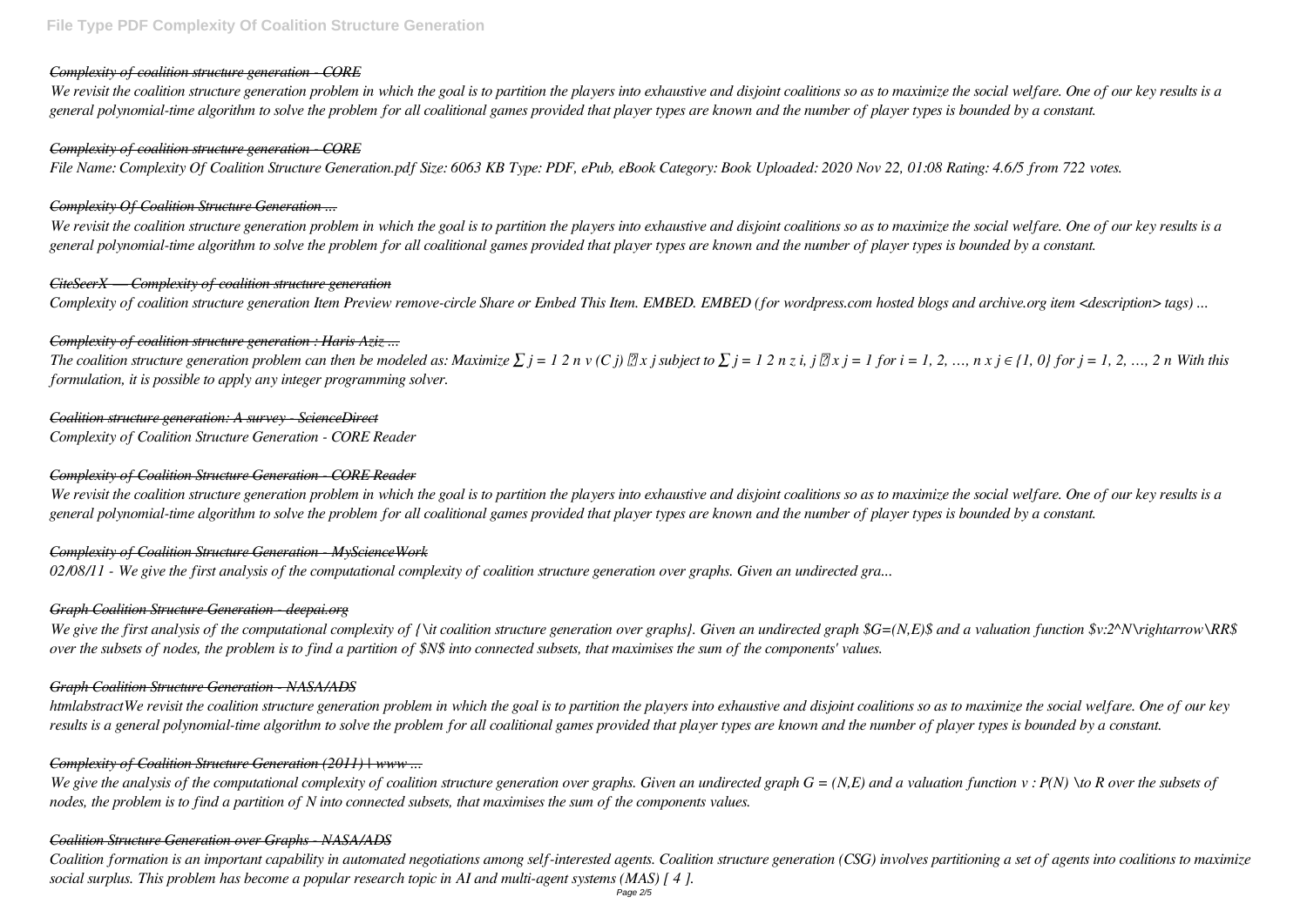*Richard Kreitner with Richard Perlstein: Break It Up Sleepwalkers: How Europe Went to War in 1914 - Christopher Clark Basic Economics - Thomas Sowell Audible Audio Edition Wokeism at Work: How \"Critical Theory\" and Anti-Racism Training Divide America The Collective Computation of Reality in Nature and Society*

*The Sea Peoples \u0026 The Late Bronze Age Collapse // Ancient History Documentary (1200-1150 BC)5 tips to improve your critical thinking - Samantha Agoos Discover the Secrets of Ancient Egypt | Engineering an Empire | Full Episode | History Book Talk: How the Right Rules in an Age of Extreme Inequality 'Enlightenment now' with Steven Pinker and Prof Ian Goldin Entire History of the Persian Achaemenid Empire (550-330 BC) / Ancient History Documentary Notes from the Twilight: Meditations on Crisis, Catastrophe and Genocide Jocko Podcast 78 w/ Echo Charles: \"A Man's Search For Meaning\" Viktor Frankl Book Launch: UN Peace Operations and International Relations Theory Where Do We Go From Here? Gen. Stanley McChrystal explores myths of leadership 2016 Lecture 10 Maps of Meaning: Gautama Buddha, Adam and Eve*

*A New Politics for an Age of Crisis | George Monbiot*

*Ep27 - Liberal Democracy is Not the Best |Praxeology Book Club|*

#### *COMPLEX PTSD - FROM SURVIVING TO THRIVINGComplexity Of Coalition Structure Generation*

*In the coalition structure generation problem, the goal is to nd a coalition structure `of Nthat maximizes the social welfare P C2 `v(C). We will refer to this problem of nd-ing an optimal coalition structure as OptCS. In this paper, we conduct a detailed investigation of computing optimal coalition structures that give the maximum social ...*

*In the coalition structure generation problem , the goal is to nd a coalition structure of N that maximizes the social welfare P C 2 v (C ). We will refer to this problem of nd-ing an optimal coalition structure as OptCS . In this paper, we conduct a detailed investigation of computing optimal coalition structures that give the maximum social ...*

#### *Complexity of coalition structure generation*

*Abstract: We revisit the coalition structure generation problem in which the goal is to partition the players into exhaustive and disjoint coalitions so as to maximize the social welfare. One of our key results is a general polynomial-time algorithm to solve the problem for all coalitional games provided that player types are known and the number of player types is bounded by a constant.*

#### *[1101.1007] Complexity of coalition structure generation*

*Then, the complexity of coalition structure generation over valuation structures is studied, by assuming that the functions associating each coalition with its worth are given as input according ...*

## *Complexity of coalition structure generation | Request PDF*

### *Complexity of coalition structure generation*

*Complexity of coalition structure generation Haris Aziz1 and Bart de Keijzer2 1 Institut fur Informatik, Technische Universit at Munc hen, 80538 Munc hen, Germany aziz@in.tum.de 2 CWI Amsterdam, 1098 XG Amsterdam, The Netherlands B.de.Keijzer@cwi.nl Abstract. We revisit the coalition structure generation problem in*

#### *Complexity of coalition structure generation*

*We revisit the coalition structure generation problem in which the goal is to partition the players into exhaustive and disjoint coalitions so as to maximize the social welfare. One of our key results is a general polynomial-time algorithm to solve the problem for all coalitional games provided that player types are known and the number of player types is bounded by a constant.*

## *Complexity of Coalition Structure Generation*

*We revisit the coalition structure generation problem in which the goal is to partition the players into exhaustive and disjoint coalitions so as to maximize the social welfare. One of our key results is a general polynomial-time algorithm to solve the problem for all coalitional games provided that player types are known and the number of player types is bounded by a constant. As a corollary ...*

## *Complexity of coalition structure generation*

*Complexity of coalition structure generation . By Haris Aziz, Technische Universität München and Bart De Keijzer. Abstract. We revisit the coalition structure generation problem in which the goal is to partition the players into exhaustive and disjoint coalitions so as to maximize the social welfare. One of our key results is a general ...*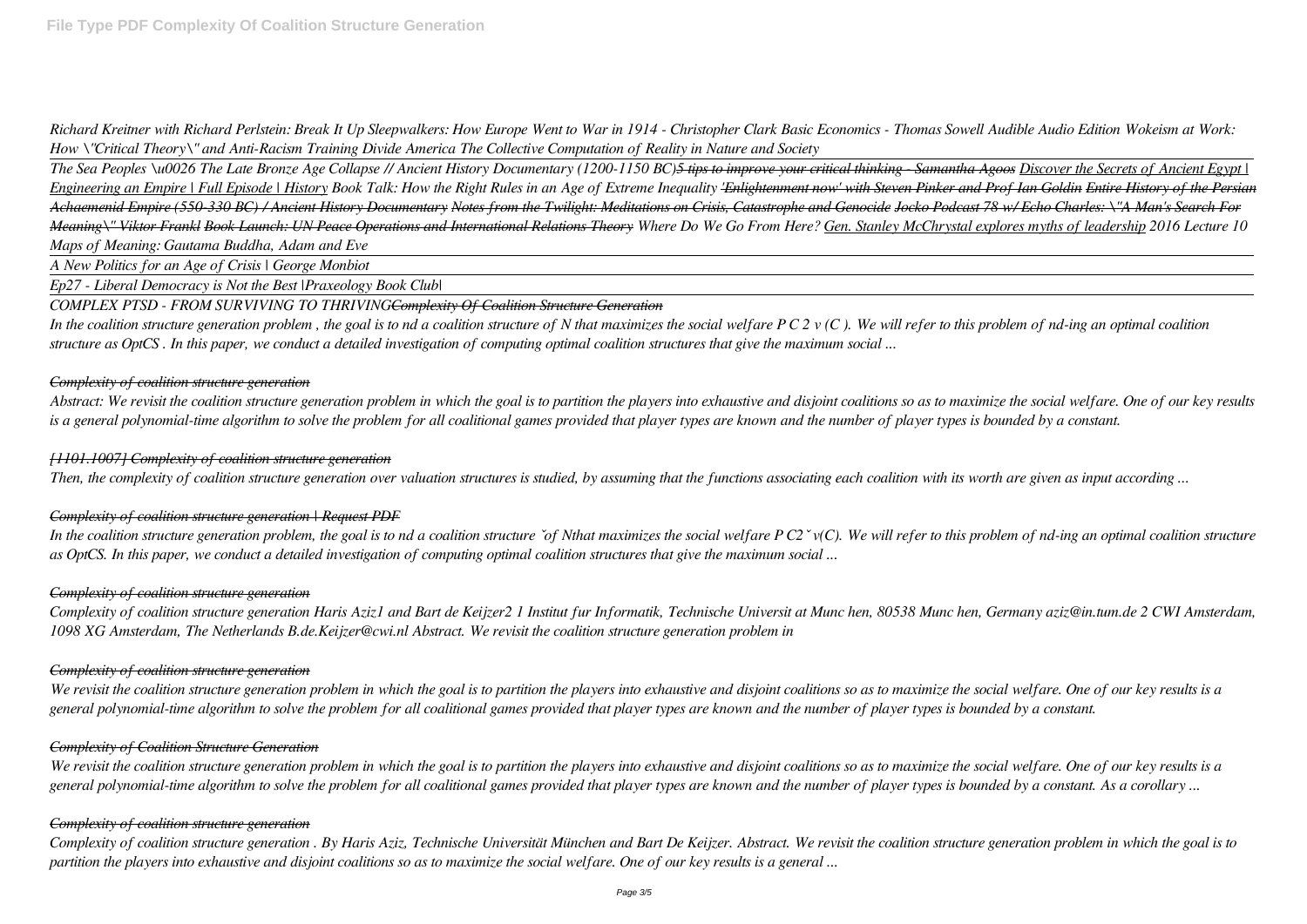## *Complexity of coalition structure generation - CORE*

*We revisit the coalition structure generation problem in which the goal is to partition the players into exhaustive and disjoint coalitions so as to maximize the social welfare. One of our key results is a general polynomial-time algorithm to solve the problem for all coalitional games provided that player types are known and the number of player types is bounded by a constant.*

## *Complexity of coalition structure generation - CORE*

*File Name: Complexity Of Coalition Structure Generation.pdf Size: 6063 KB Type: PDF, ePub, eBook Category: Book Uploaded: 2020 Nov 22, 01:08 Rating: 4.6/5 from 722 votes.*

## *Complexity Of Coalition Structure Generation ...*

*The coalition structure generation problem can then be modeled as: Maximize*  $\sum j = 1 \ 2 \ n \nu(C) \ \mathbb{Z} \times j$  subject to  $\sum j = 1 \ 2 \ n \ z \ i$ ,  $j \ \mathbb{Z} \times j = 1$  for  $i = 1, 2, ..., n \times j \in \{1, 0\}$  for  $j = 1, 2, ..., 2 \ n$  With this *formulation, it is possible to apply any integer programming solver.*

*We revisit the coalition structure generation problem in which the goal is to partition the players into exhaustive and disjoint coalitions so as to maximize the social welfare. One of our key results is a general polynomial-time algorithm to solve the problem for all coalitional games provided that player types are known and the number of player types is bounded by a constant.*

## *CiteSeerX — Complexity of coalition structure generation*

*Complexity of coalition structure generation Item Preview remove-circle Share or Embed This Item. EMBED. EMBED (for wordpress.com hosted blogs and archive.org item <description> tags) ...*

# *Complexity of coalition structure generation : Haris Aziz ...*

*We give the first analysis of the computational complexity of {\it coalition structure generation over graphs}. Given an undirected graph \$G=(N,E)\$ and a valuation function \$v:2^N\rightarrow\RR\$ over the subsets of nodes, the problem is to find a partition of \$N\$ into connected subsets, that maximises the sum of the components' values.*

*Coalition structure generation: A survey - ScienceDirect Complexity of Coalition Structure Generation - CORE Reader*

We give the analysis of the computational complexity of coalition structure generation over graphs. Given an undirected graph  $G = (N, E)$  and a valuation function  $v : P(N) \to R$  over the subsets of *nodes, the problem is to find a partition of N into connected subsets, that maximises the sum of the components values.*

# *Complexity of Coalition Structure Generation - CORE Reader*

*We revisit the coalition structure generation problem in which the goal is to partition the players into exhaustive and disjoint coalitions so as to maximize the social welfare. One of our key results is a general polynomial-time algorithm to solve the problem for all coalitional games provided that player types are known and the number of player types is bounded by a constant.*

# *Complexity of Coalition Structure Generation - MyScienceWork*

*02/08/11 - We give the first analysis of the computational complexity of coalition structure generation over graphs. Given an undirected gra...*

# *Graph Coalition Structure Generation - deepai.org*

# *Graph Coalition Structure Generation - NASA/ADS*

*htmlabstractWe revisit the coalition structure generation problem in which the goal is to partition the players into exhaustive and disjoint coalitions so as to maximize the social welfare. One of our key results is a general polynomial-time algorithm to solve the problem for all coalitional games provided that player types are known and the number of player types is bounded by a constant.*

# *Complexity of Coalition Structure Generation (2011) | www ...*

# *Coalition Structure Generation over Graphs - NASA/ADS*

*Coalition formation is an important capability in automated negotiations among self-interested agents. Coalition structure generation (CSG) involves partitioning a set of agents into coalitions to maximize social surplus. This problem has become a popular research topic in AI and multi-agent systems (MAS) [ 4 ].*